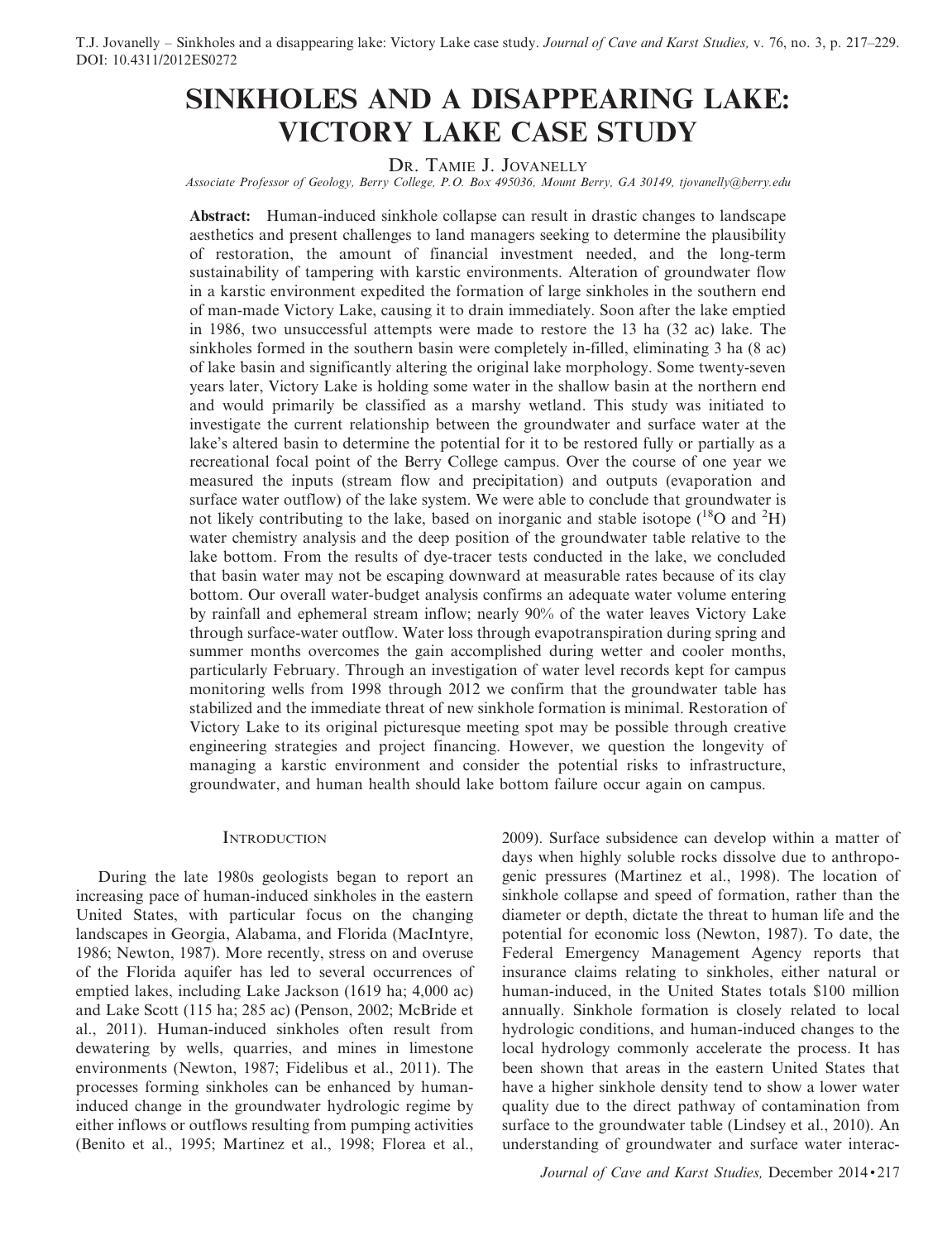tions in karstic environments is essential for aquifer protection and the development of local water resources (Praise and Gunn, 2007; McBride et al., 2011).

Previous studies have indicated the usefulness of creating water budgets for lakes in karstic terrains (Dalton et al., 2004; McBride et al., 2011; Aurit et al., 2013). More specifically, the great seasonal variability of lakes' water budgets tied to the Florida aquifer and the repercussions to surrounding communities has been the focus of recent United States Geological Survey investigations (Dalton et al., 2004; Spechler, 2010; McBride et al., 2011; Sepúlveda et al., 2012). The research conducted at Lake Seminole (Dalton et al., 2004) provided the framework for the water budget completed in this study. Dalton lists the challenges to measuring evaporation or evapotranspiration over a hydrologic year and emphasizes the importance of it as a driver in seasonal lake volume. Human impact on groundwater resources may have been best highlighted by Spechler (2010) in his study of the Florida aquifer in southcentral Florida. Spechler was able to illustrate the stresses of population growth on the groundwater level. In addition, Spechler's results show the high variability over time in aquifer water quality from a large sampling of 129 area wells. The study by McBride et al. reports a four-year water budget of Lake Panasoffkee in west-central Florida and focuses on the groundwater and surface water connectedness of a karstic system. In their study, environmental isotopes of strontium, oxygen, and hydrogen confirm interplay between groundwater and surface-water systems. In addition, they were able to discern through the stable isotope analysis that rainfall was a primary source of groundwater recharge within the Lake Panasoffkee watershed. The recent USGS publication by Sepúlveda et al. uses measured water budget parameters of runoff, infiltration, lake water levels, stream flows, and evapotranspiration measured from 1995–2006 in east-central Florida to compute the interaction of groundwater flow system with the surface environment using MODFLOW-2005. This model allowed them to make some predictions about longterm groundwater recharge and withdrawal rates.

A water budget systematically quantifies the gain, loss, and storage of water in the water cycle using the principle of the conservation of mass. Typical field measurements for a water budget include precipitation, groundwater inflow, surface water inflow, evaporation, transpiration, groundwater outflow, and surface water outflow. For water-supply planning and management, water budgets for aquifers and watersheds are an important tool used to determine fluctuations and stress on the system (Winstanley et al., 2006; Healy et al., 2007). As all components of the water cycle are connected, estimating future water budgets allows planners and managers to evaluate water availability and the impacts of withdrawals on the system. Data collected for water budgets are often used for understanding current hydrological conditions so that future outcomes can be forecast.

218 • Journal of Cave and Karst Studies, December 2014

A water budget can be used to explore the impact on a single parameter or the entire system to a variable such as temperature. Many researchers opt for defining a water budget based on the response of one inflow or outflow parameter (Loague and Freeze, 1985; Winter, 1985; Deevey, 1988; Hebbert and Smith, 1990). The isolation of a single parameter, such as groundwater, may make it easier to identify the response of associated streams, lakes, or wetlands (Winter, 1999). For example, Winstanley and Wendland (2007) used a water budget to investigate response to climate change over time, and they showed the influence of temperature on water availability.

Water budgets are not limited by geographical scale. Some range from a small drainage basin, as in this study  $(11 \text{ km}^2)$ , to considerably larger areas like the 618 km<sup>2</sup> explored by Shuster et al. (2003). However, as was the focus of a paper by Hamilton-Smith (2006) and reiterated by Horvat and Rubinic (2006), the start of a quality water budget begins with the accurate delineation of the total catchment area.

Despite variations in project size, scope, and region of study, two questions persist in water budget analysis: What is the best way to measure evaporation, and what is the error in such estimates? Winter (1981) found that annual averages had smaller errors (2 to 15%) than monthly averages (2 to 30%). It appears that the preference in how evaporation is measured depends on the amount of data available or the amount of time and money a study has to commit. Using Class A pan evaporation measurements and Georgia Automated Environmental Monitoring Network (GAMEN) data as controls, Dalton et al. (2004) evaluated six different methods of calculating lake evaporation rates. The complexity and the amount of data needed, such as windspeed, humidity, and solar radiation for these methods varies greatly. Dalton et al. (2004) and Rosenberry et al. (1993) determined that the energy-budget method was 8 to 26% more reliable than empirically derived equations and ultimately provided the best match if raw data are unavailable.

## **SITE DESCRIPTION**

Victory Lake (34°17′54″N, 85°12′07″W) is a recreational man-made lake that was completed in 1928 (Fig. 1). This picturesque spot on the Berry College campus provided a place for the college community to walk, picnic, and canoe. It has been important to Berry College and its alumni for decades. In 1953, Berry College sold mineral rights to a limestone quarry operator approximately 0.8 km west of Victory Lake. The quarry had successful mining operations for the next thirty-three years (Fig. 2a). By June 1986, the open-pit quarry was 110-m deep and daily pumping rates topped  $52,616$  m<sup>3</sup> s<sup>-1</sup> (Richard Fountain, personal communication). At this time, the recorded depth to the water table on the Berry College campus was 44 m. Overnight, four large sinkholes more than 6 m in diameter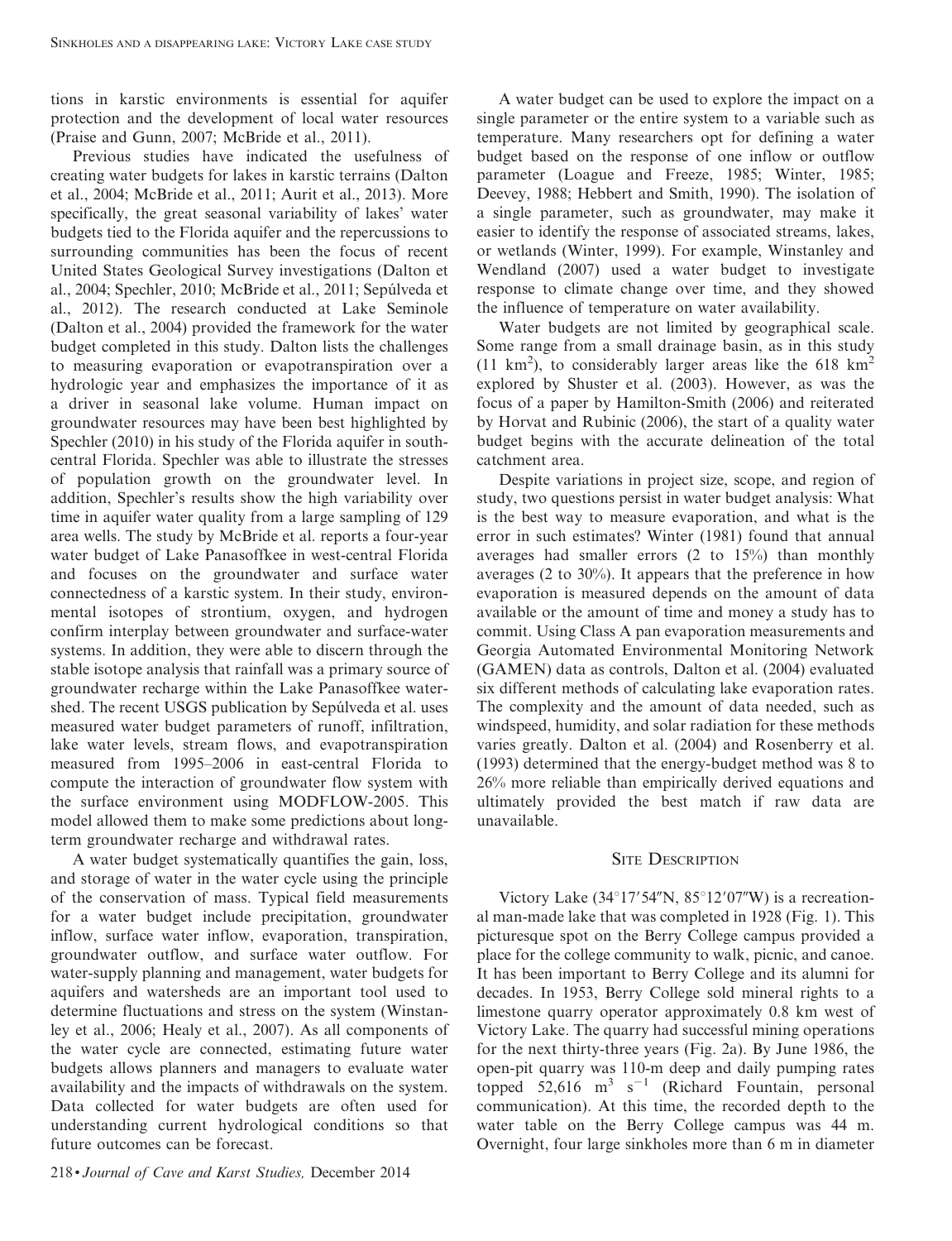

Figure 1. Location map of Victory Lake near Mount Berry, Georgia, showing its proximity to the quarry, surface-water sampling locations, monitoring wells, and other data sources. Geologic units and fault position estimated from Crawford (1990) [from Tom Crawford's unpublished 1990 geologic map of the Berry College campus.].

formed in the southern basin of Victory Lake that caused the lake to empty (Fig. 2b). Presumably, a cone of depression formed from the intense pumping at the quarry that caused the bottom of that part of the lake, which was over limestone, to collapse. The sinkholes were completely filled with earth materials after a few failed attempts at lake restoration (Fig. 2c). The lake basin was now reduced by 3 ha (8 ac), and water that originally drained through a tributary now left by way of a culvert. Some twenty-seven years later, siltation, plant encroachment, and beaver dams have turned Victory Lake into a shallow basin full of vegetation. Currently, the basin is only known to hold water for a short duration following a hard rainfall (Fig. 2d).

The purpose of this study is to determine the possibility of restoration of a lake influenced by karst topography. To do this, we conducted a fourteen-month investigation to measure the inflow and outflow components of the present-day Victory Lake's water budget. The goals of the water budget were to identify how lake volume responds to current patterns in seasonal changes in precipitation and temperature, to determine if groundwater is substantially adding to or leaving the system, to determine if current basin morphology is influencing the amount of water that the basin holds, and, ultimately, to determine the potential of lake restoration.

## STUDY AREA AND GEOLOGIC SETTING

Karstic features resulting from limestone dissolution are commonplace in the northwest Georgia physiographic region called the Ridge and Valley (Hubbard, 1988). The nearly two hundred caves mapped in the Cumberland Plateau north of Mount Berry are unlike Ridge and Valley underground caverns because they are typically connected and do not remain solitary underground voids (Jenkins, 2009; Buhlmann, 2001). Most of the voids in the Ridge and Valley region are formed by solution processes along fractures, joints, and bedding planes (Weary, 2005).

Two types of sinkholes occur most commonly in the Ridge and Valley region: cover-collapse and cover-subsidence (Hubbard, 1988). Cover-collapse sinkholes form when the surficial sediments contain a large amount of clay. The clay binds the soil so that it can bridge small cavities, but not large ones. Cover-subsidence sinkholes form when surficial sediments filter into cavities to gradually form surface depressions. (Florea et al., 2009). Although cover-subsidence sinkholes are known to be more destructive, both sinkhole varieties can pose risk to human health and economic risk to urban planners, developers, homeowners, and insurance companies (Scheidt et al., 2005). These types of natural sinkhole development are generally not predictable, although sinkholes can be expected where limestone formations are found (Newton, 1987).

The geology exposed at the surface around the perimeter of Victory Lake varies. The bedrock found under the western side of Victory Lake is predominately Mississippian-age limestone. This limestone is part of the Conasauga Formation. The Conasauga Formation consists of siltstone, claystone, shale, and limestone and was described by Anderson (1993). The formation is easily identifiable within the numerous sinkholes found in the forested area lining the western side of the lake. The contact between the shale and the limestone units of the Conasauga Formation can be seen at the quarry, however, the lower contact of the Conasauga Formation on Berry College's main campus is not exposed. From our review of the well logs from the twenty-two monitoring wells on campus that were drilled in 1998, the boundary is not clear. The maximum depth drilled in these monitoring wells is 93 m below the surface. The eastern side of the lake has exposures of Cambrian age sandstone. This sandstone is part of the Rome Formation, which consists of sandstone, siltstone, and claystone. This formation is known for tightly folded and steeply tilted beds (Anderson, 1993).

The geologic map of the Rome, Georgia, area was completed by Tom Crawford in 1990, but not published. Some revisions and additions were made by C. Williams in 1993. Crawford and Williams identified a normal fault, referred to as the Rome Fault, that crosscuts the southern portion of Victory Lake. To the east of this fault, and to the south of the quarry, Crawford and Williams also identified several vertical joint sets exposed in outcrops.

### HYDROLOGICAL SETTING

Victory Lake is located in a topographically low area compared to regions immediately adjacent to it. The rim of the quarry's elevation is 189 masl, whereas Victory Lake's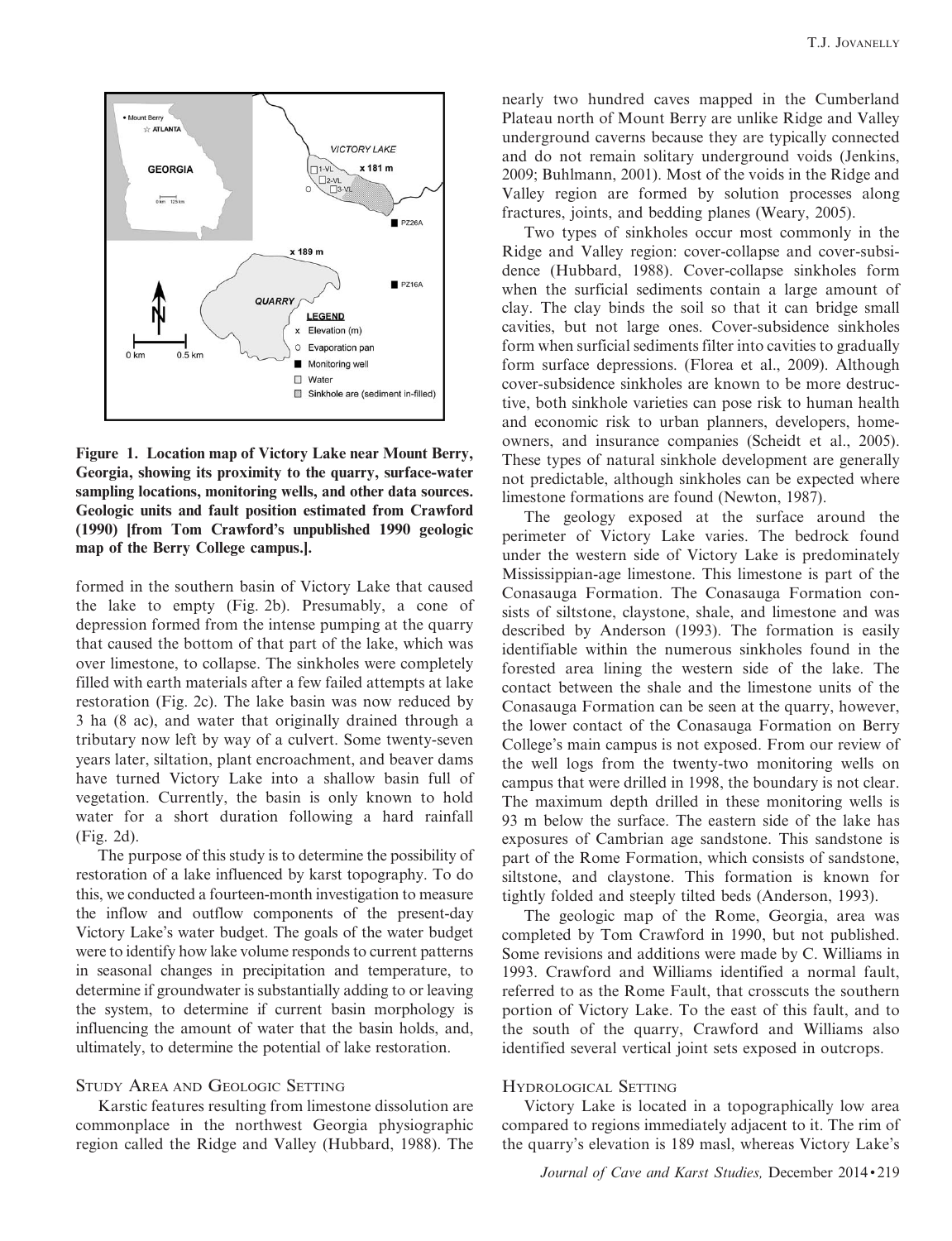

Figure 2. Aerial photography of Victory Lake. The X in photos A, B, C indicates the southeastern-most tip of Victory Lake. The photograph shown in D was taken from the southeastern-most position (X) looking north. A. This aerial photograph shows early stages of quarry excavation in 1964 and a full Victory Lake. B. This aerial photograph (1987) shows an empty Victory Lake. Notice that vegetation has not yet entered the basin. C. This 2012 aerial photograph (Google Earth) illustrates current conditions at Victory Lake. D. A photograph of Victory Lake after March (2008) rains.

220 • Journal of Cave and Karst Studies, December 2014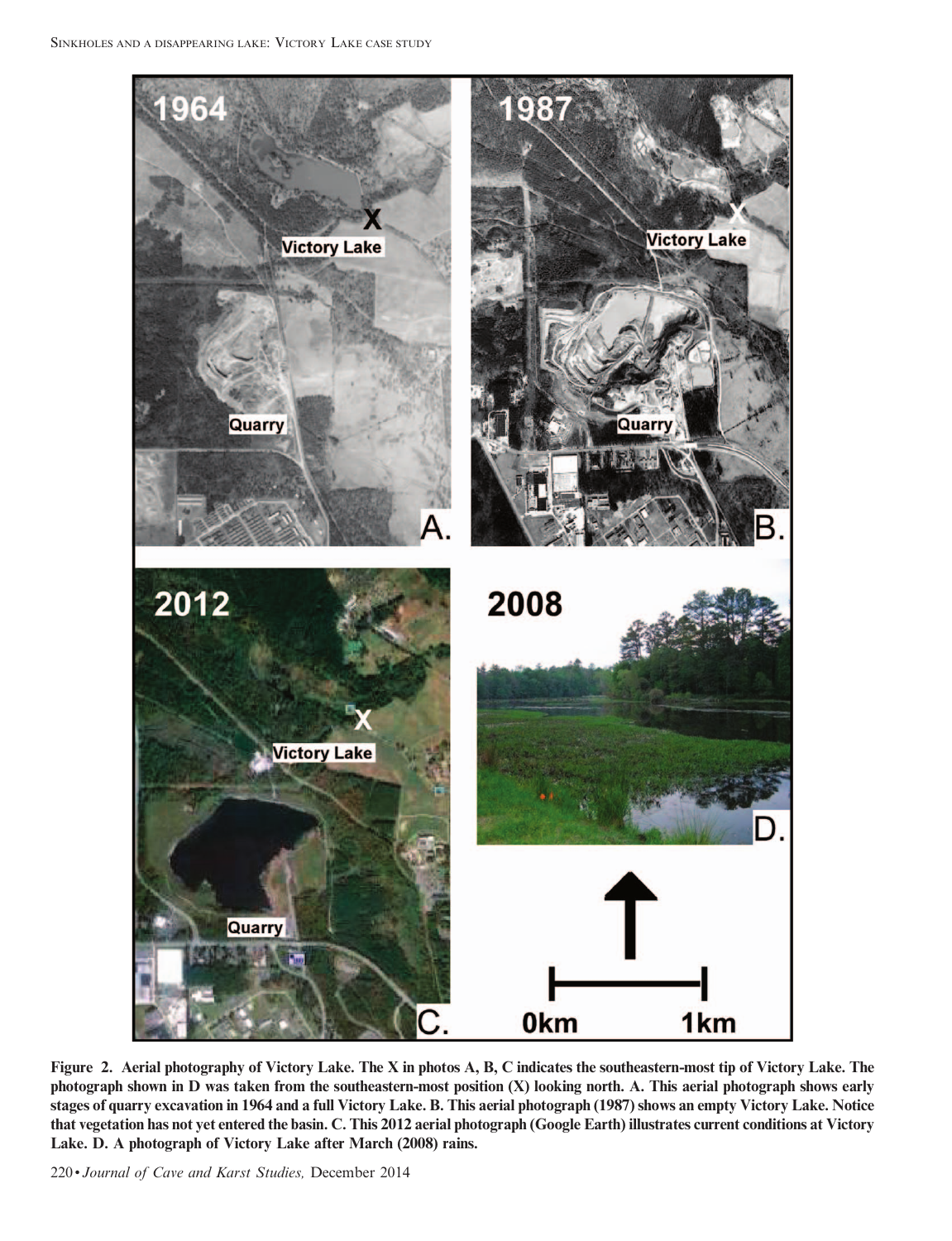

Figure 3. Average monthly total (1910–2009) precipitation (mm) measured for Rome, Georgia, (black squares) compared to the total monthly precipitation (mm) measured at Victory Lake for October 2007 to September 2008 (grey diamond). Average monthly total data were retrieved from the Georgia Automated Environmental Monitoring Network website www. georgiaweather.net.

elevation is approximately 181 masl. Under normal conditions, the groundwater flow pattern in the area is from west to east and follows the regional topography of the landscape.

An ephemeral stream with drainage basin approximately 5.0 km<sup>2</sup> enters Victory Lake on its northern end. Pre-1986, this creek continued from the southern end of Victory Lake to merge with Big Dry Creek. Today, a culvert funnels water from Victory Lake into Big Dry Creek.

Twenty-two monitoring wells (PZ26A and PZ16A) were installed on the main campus in June 1998 following the collapse of several campus buildings into sinkholes. The locations of two wells used for groundwater sampling in this study are shown on Figure 1. The water level data recorded from 1998–2000 provides valuable insight as to the significant depletion of the aquifer during and after the time of pumping; the quarry officially closed in 2000. The lowest depth-to-water measurement (47 m) was recorded in the well at the southern end of Victory Lake in July 1998. The water table immediately rebounded after quarry operations were halted. The current average depth to the water table is 10 m.

#### **CLIMATE**

The mean temperature for Mount Berry over a thirtyyear period is  $16.5$  °C. August is typically the warmest month, averaging  $32.2 \text{ °C}$ ; January the coldest, averaging 11.8  $\degree$ C. Average annual rainfall is 1425 mm; generally, the highest monthly rainfall occurs during March and the lowest in October. The hydrologic and climatic data collected for this paper represents one hydrologic year starting October 1 and ending September 30; see Figures 3 and 4.

## MATERIALS AND METHODS

ESTABLISHING LAKE WATER BUDGET

The water budget equation used in this study is  $(P + I)$  $-(ET + O) = \Delta S$ , where P is precipitation, I is inflow, ET is evapotranspiration, O is outflow, and  $\Delta S$  is change in storage. All water budget measurements are converted to m<sup>3</sup>. Annual and seasonal water balances were computed based on a method from McCarthy et al. (1991) and Chescheir et al. (1995). The expression for percentage closure error is  $(\Delta S_{\text{calc}} - \Delta S_{\text{meas}})/F \times 100\%$ , where F is the system flux (m<sup>3</sup>) expressed as  $F = (P + I + O + ET +$  $|\Delta S_{\text{calc}}|$ ) / 2 and  $\Delta S_{\text{calc}}$  is the residual storage and  $\Delta S_{\text{meas}}$  is the measured storage.

Inflow and outflow stream velocity were measured weekly using a Price AA flow meter. The inflow velocity was measured at the confluence of a tributary and Victory Lake, and the outflow was measured at the culvert where the lake water has been diverted to prevent road flooding. Stage gauges were placed in these locations to measure changes in water depth over time.

Journal of Cave and Karst Studies, December 2014 • 221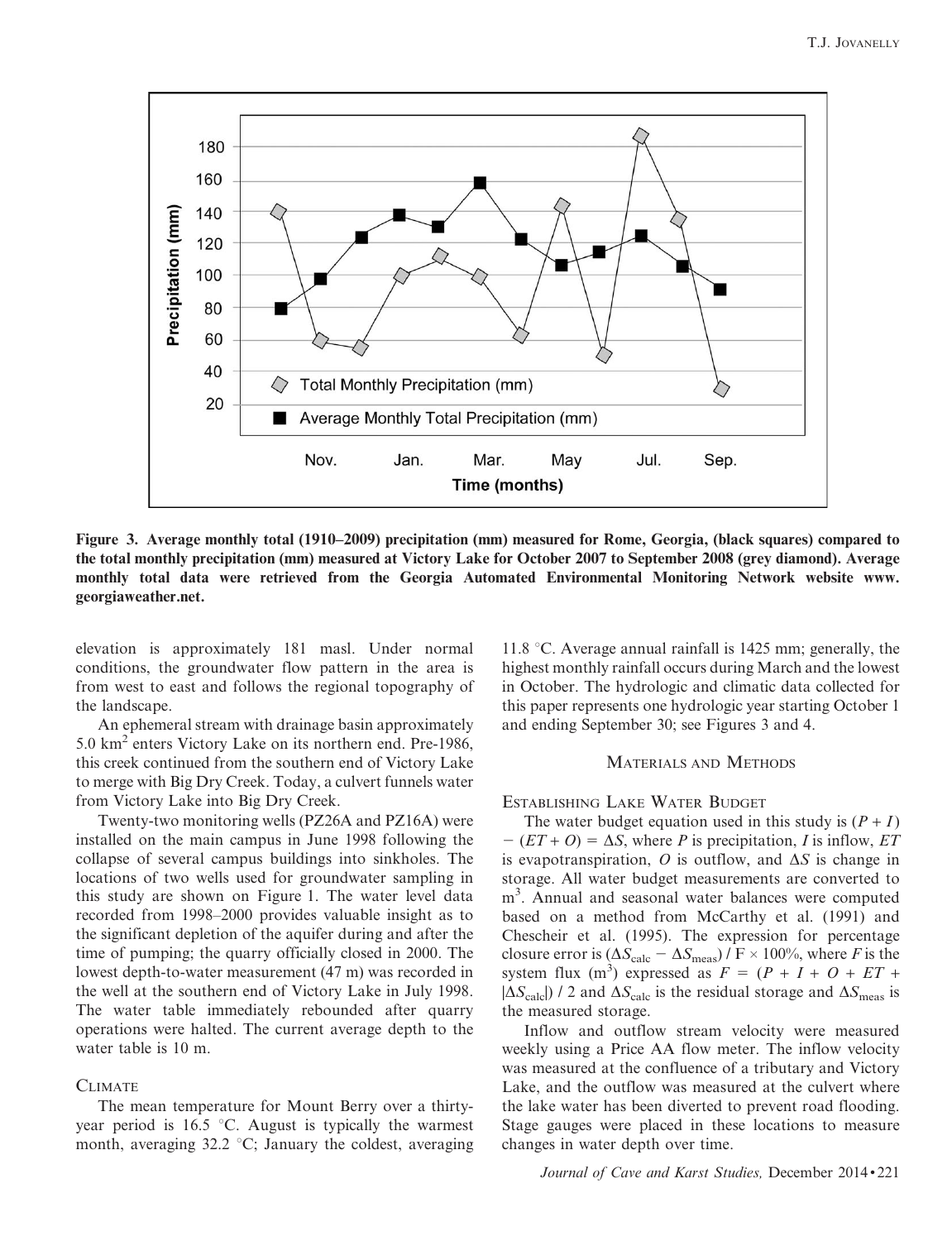

### 018/016

Figure 4. Average minimum/maximum monthly temperature  $\binom{6}{x}$  measured for Rome, GA. Average data was retrieved from the Georgia Automated Environmental Monitoring Network website www.georgiaweather.net.

To measure precipitation onto Victory Lake, postmounted butyrate-plastic rain gauges made to U.S. Weather Service specifications were placed in an open area at the northern and southern ends of the basin. These data were collected daily.

A Class AA evaporation pan was placed adjacent to Victory Lake in an open field free from shade and wind obstruction. The evaporation pan was visited daily from October 2007 to September 2008. The evaporation pan was stored for the winter months of December to February. Data for evapotranspiration came from the Georgia Environmental Monitoring Network website for the city of Rome.

Inorganic water chemistry data was analyzed from both the groundwater and surface water. Groundwater samples were collected at two monitoring wells in close proximity to Victory Lake (Fig. 1). Each well was purged for three hours before sample collection. Samples were immediately analyzed for general water chemistry at Berry College. Those samples collected for environmental isotopes  $(^{18}O)$ and <sup>2</sup> H) were immediately placed on dry ice and mailed overnight to the University of Waterloo in Canada for analysis. The stable isotope composition of water is reported with reference to the Standard Mean Ocean Water, in parts per thousand (Craig, 1961).

A Rhodamine WT (C.I. Acid Red 388) dye tracer test was conducted in March 2008 to establish groundwater outflow or lack thereof. Standards and a calibration curve were created using concentrated stock solution of Rhodamine WT for the Model 10 Turner Designs Fluorometer. The measured injection of Rhodamine WT was based on the total liters of water calculated to be in Victory Lake during March 2008. Six liters of dye (1.428 kg) was introduced by slug injection at the northern entrance of Big Dry Creek. Groundwater samples were retrieved at monitoring well PZ26A (Fig. 1) hourly for 24 consecutive hours, then once every 4 hours for two days, then every day for three weeks.

#### **RESULTS**

#### **GROUNDWATER**

Table 1 compares inorganic water chemistry for the groundwater and surface water samples. The groundwater has higher alkalinity (222 to 246 mg  $L^{-1}$ ) when compared to the surface water samples (110 to 132 mg  $L^{-1}$ ). In addition, the  $CO<sub>2</sub>$  is considerably higher in the groundwater (18–20 mg  $L^{-1}$ ) than in the surface water samples (0 to 5 mg  $L^{-1}$ ). There is little variation in the amount of dissolved oxygen and nitrates among the samples. The warmer surface water has a lower pH than that of the groundwater.

Groundwater and surface water samples were analyzed for  $18$ O and  $2$ H (Fig. 5). All of the surface water samples contain larger fractions of  ${}^{18}O$  and  ${}^{2}H$  than the groundwater samples. The groundwater samples have a lighter signature for both <sup>2</sup>H (ranging from  $-3.18$  to  $-3.94\%$ ) and <sup>18</sup>O (ranging from  $-18.54$  to  $-22.48%$ ).

The wells monitored (PZ26A and PZ16A) during the rhodamine-WT dye-tracer test are both located at the southern end of the lake (Fig. 1). Our fluorometer analysis did not detect any amounts of Rhodamine WT dye in the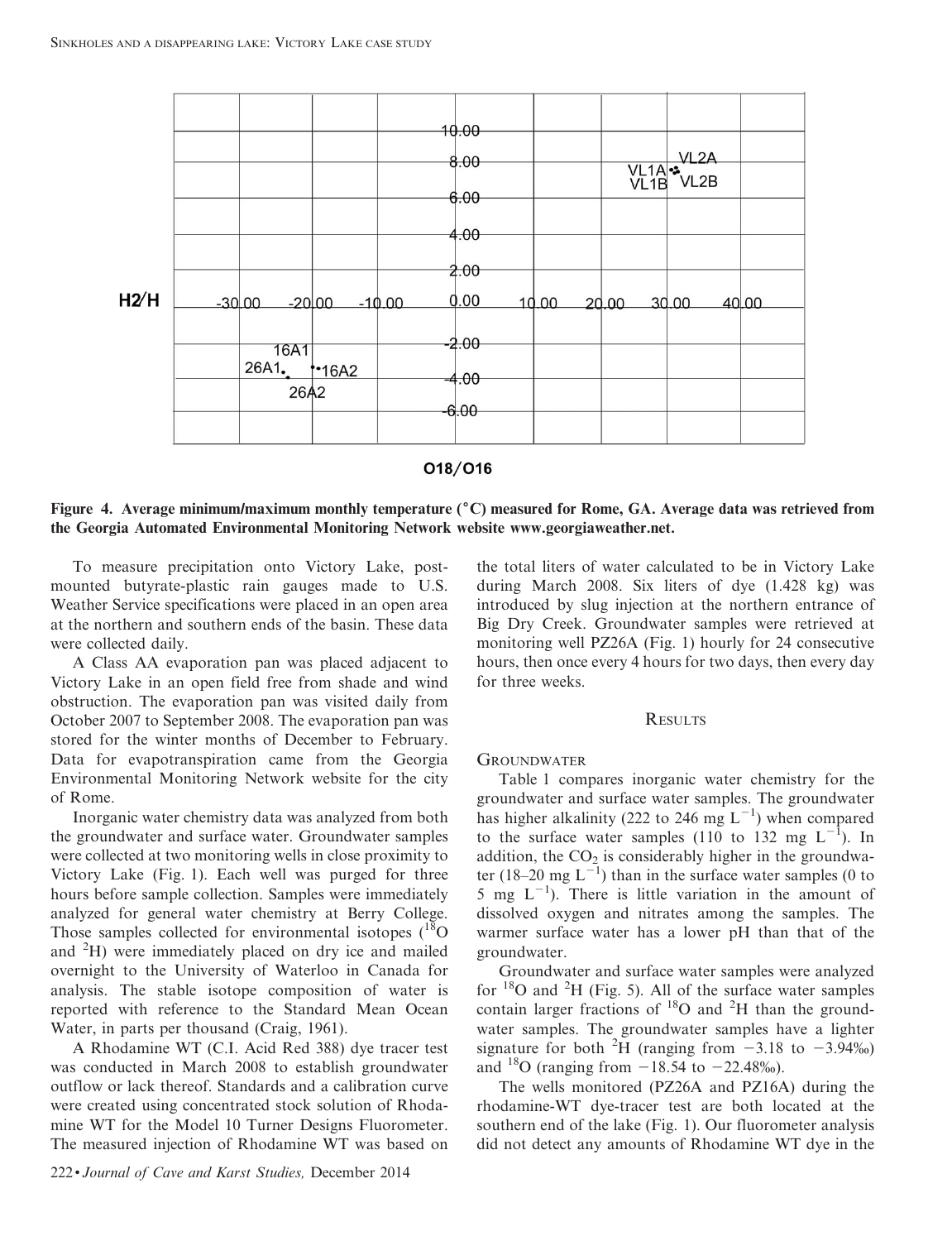|                                                          | Surface Water Samples |        |        | Groundwater Samples |                    |
|----------------------------------------------------------|-----------------------|--------|--------|---------------------|--------------------|
| Test                                                     | 1-VL                  | $2-VL$ | $3-VL$ | PZ <sub>26</sub> A  | PZ <sub>16</sub> A |
|                                                          | 132                   |        | 110    | 246                 | 222                |
| Alkalinity, mg $L^{-1}$<br>CO <sub>2</sub> , mg $L^{-1}$ |                       |        |        | 20                  | 18                 |
| Nitrate-Nitrogen, mg $L^{-1}$                            | $<$ 4.4               |        | < 0.2  |                     |                    |
| Phosphate, mg $L^{-1}$                                   |                       |        |        |                     |                    |
| Temperature, <sup>°</sup> C                              |                       | 26.5   | 27     |                     | 16.8               |
| pH                                                       |                       | 6.9    | 6.8    |                     | 7.7                |

Table 1. Surface water and groundwater chemical analyses.

groundwater samples collected throughout the three-week sampling duration.

### **PRECIPITATION**

The sampling months of October 2007 through September 2008 were classified as moderate drought to near-normal conditions (National Oceanic and Atmospheric Administration website, www.cpc.ncep.noaa.gov). From January 2008 to September 2008 the total rainfall recorded at Victory Lake was 915.37 mm. This was 175.54 mm lower than the yearly average for Rome, Georgia (Fig. 3). The average mean monthly temperatures recorded during the duration of the study correlates within 2 degrees to the long-term monthly average temperatures for all months, except October 2007 and December 2007, which were warmer than historic average (Fig. 4).

#### **EVAPORATION**

Because of the extensive in-filling of the remaining basin with sediment over twenty-seven years and the resulting overgrowth of plants, we deem evapotranspiration at Victory Lake to be more influential than evaporation. For this reason, the data we present is the evapotranspiration reported for the city of Rome found from the Georgia Environmental Monitoring Network.

## INFLOW AND OUTFLOW

Because Big Dry Creek is ephemeral, it only flows during periods of heavy and intense rainfall. Figure 6 compares stream inflow to direct rainfall onto the surface of the lake from October 2007 to November 2008. During periods of high rainfall, such as the months of December 2007 through March 2008, stream inflow is the dominant



Figure 5. Groundwater (samples 16A and 26A) and surface water (samples VL1 and VL2) analyses for stable isotopes  $\delta^{18}O$ and  $\delta$  <sup>2</sup>H.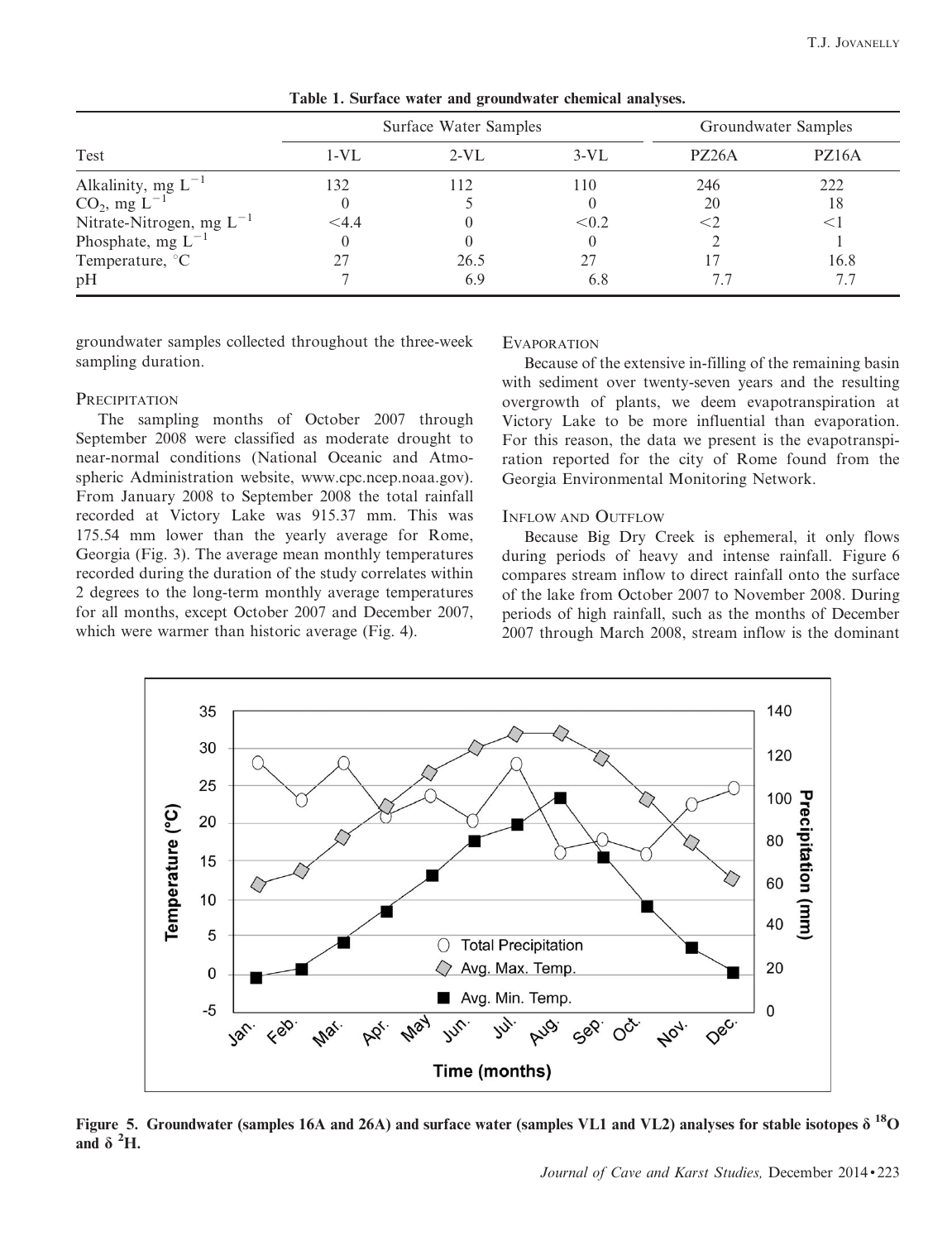

Figure 6. The percentages contributed to the water gain in Victory Lake by inflow from Big Dry Creek and rainfall directly onto the surface from October 2007 to November 2008.

process adding to the water volume in the basin. Rainfall onto its surface will be the major contributor to Victory Lake during the rest of the year. Similarly to inflow, water flow, in this case to downstream Big Dry Creek, is the dominant process of water loss when there are periods of high and intense precipitation (Fig. 7).

## WATER BALANCE

Over the one-year study, Victory Lake's overall water budget indicates that the basin lost more water via evapotranspiration and surface water outflow (50.3%) than it gained via rainfall and stream inflow (49.7%) (Fig. 8). Which is the dominant variable, stream inflow,



Figure 7. The percentages contributed to the water loss from Victory Lake by flow through the exit culvert and evapotranspiration from October 2007 to November 2008.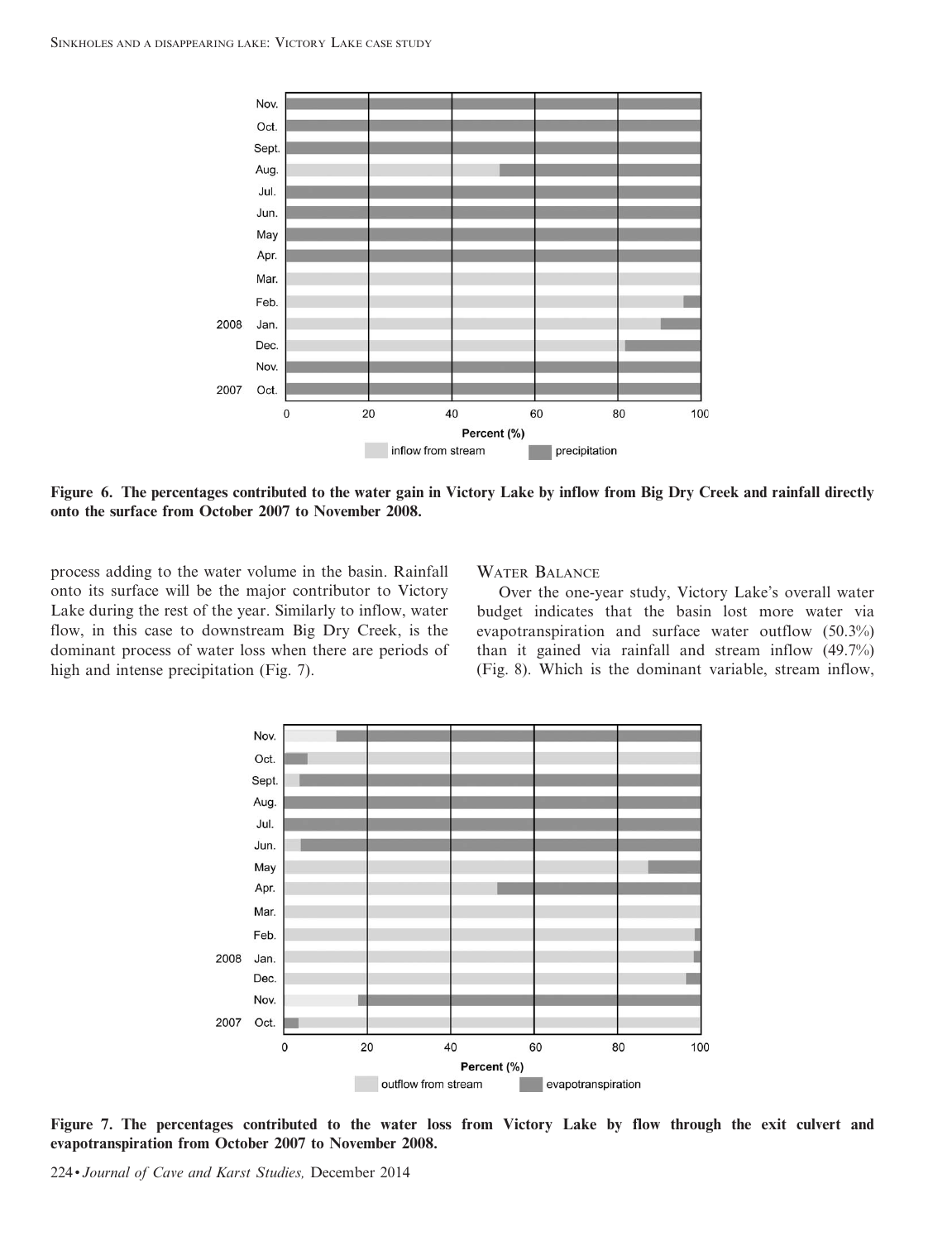

Figure 8. Total monthly precipitation recorded during the study (mm) compared to total monthly Victory Lake outflow through the exit culvert  $(m<sup>3</sup>)$ .

rainfall, evapotransiration, or stream outflow, varies seasonally. During the summer and fall months, the lake's outflow was driven by evapotranspiration, 67% and 54%, respectively. During the winter, water left the basin by stream outflow (48%). Water left the basin during the spring via outflow  $(41\%)$  and evapotranspiration  $(37\%).$ 

Gains or losses in storage were determined by comparing the monthly fluctuations to the initial volume and surface area measured for the lake at the start of the study; the overall change for the year being negative (Table 2). Monthly increases in storage ranging from 5% to 23% occurred from October 2007 to January 2008 (Table 2). From October 2007 to January 2008 the lake volume doubles. By February 2008, however, there is a 62% decrease in storage. This reduction is followed by increases in rainfall additions and surface water inflow from spring rain events. By March 2008, the lake volume increased to 10 times that of the initial lake volume determined in September 2007. The March rains provided enough precipitation to completely fill in the lake basin. After the March storms, the storage in Victory Lake began to decrease despite May precipitation doubling that recorded in April. Losses continued to be calculated generally from May to November 2008, with a slight positive rebound in September.

A comparison of monthly inflow types (Fig. 6) reveals that direct rainfall dominated the gain during most of the study; in nine of fourteen months rainfall onto the lake contributed 100% to the inflow water budget (Fig. 6). During the winter and early spring, however, the stream provided more than 80% of the monthly inflow water budget (Fig. 6). Likewise, outflow through the culvert is the dominant process more than 90% of the time (Fig. 7). Evapotranspiration is prominent at the start of spring (March) and again in June and July, with over 95% of water being lost through plant growth then (Table 2).

## **DISCUSSION**

The results from the chemical analyses indicate that the groundwater shows much higher evidence of alkalinity (222 and 246 mg  $L^{-1}$  compared to 110 to 132 mg  $L^{-1}$ ) (Table 1). This is a typical characteristic of water pumped from a limestone aquifer (McBride et al., 2011). In addition,  $CO<sub>2</sub>$  is also considerably higher in the groundwater, 18 and 22 mg  $L^{-1}$  compared to the surface water's 0 to 5 mg  $L^{-1}$ . This pattern likely emerges because  $CO_2$  is more soluble in cold water, and the monitoring well is a closed system. The variation in the amount of dissolved oxygen and nitrates between surface and groundwater is slight. As anticipated, the surface water is warmer and has a lower pH than that of the groundwater.

The Craig and Gordon (1965) model established that environmental isotopes  ${}^{18}O$  and  ${}^{2}H$  respond to changes in temperature, therefore analyzing  ${}^{18}O$  and  ${}^{2}H$  is particularly useful in the study of groundwater and surface water interactions. Several authors have successfully applied isotopic fractionation of  $^{18}$ O and  $^{2}$ H as a means to distinguish between groundwater and surface water in water budgets (Krabbenhoft et al., 1990a, 1990b, 1994; Yehdeghoa et al., 1997). More recently, McBride et al. (2011) used stable isotopes for similar purposes to establish inflow and outflow in a water budget. Thus, if the groundwater and surface water are connected, the  $^{18}$ O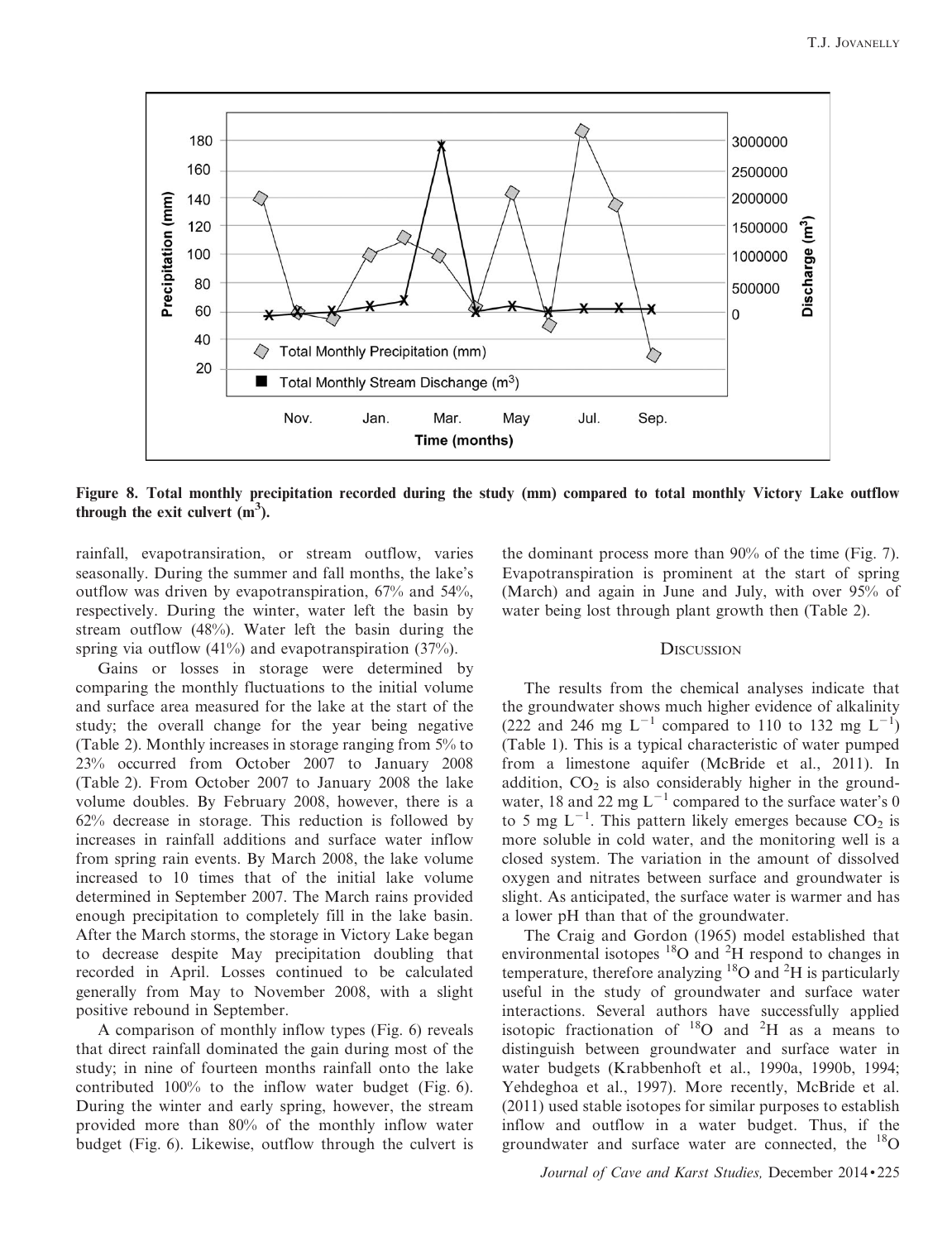| ₿                       |   |
|-------------------------|---|
|                         |   |
|                         |   |
|                         |   |
|                         |   |
|                         |   |
|                         |   |
|                         |   |
|                         |   |
|                         |   |
|                         |   |
|                         |   |
| l<br>i                  |   |
|                         |   |
|                         |   |
| Í                       |   |
|                         |   |
|                         |   |
|                         |   |
| ì                       |   |
| Ĭ<br>ior<br>C<br>ć      |   |
| D<br>rowar<br>i         |   |
| et and st               |   |
| ١                       |   |
| ly water budge          |   |
|                         | t |
| i<br>٦                  | Š |
| i<br>S<br>$\frac{1}{2}$ |   |

| <b>September 2007</b> |                                  |                       |                      |                     |                                |                               |                                     |                                |
|-----------------------|----------------------------------|-----------------------|----------------------|---------------------|--------------------------------|-------------------------------|-------------------------------------|--------------------------------|
|                       |                                  | Gains to Victory Lake |                      |                     | Losses to Victory Lake         |                               |                                     |                                |
|                       | Flow from                        | Rainfall              |                      | Flow out            | Evapotran-<br>spiration        |                               | Calculated                          |                                |
| Month & Year          | Creek, m <sup>3</sup><br>Big Dry | onto the<br>Lake, m   | Gain, $m^3$<br>Total | he Culvert<br>$m^3$ | <b>GAEMN</b><br>$data$ ), $m3$ | Loss, m <sup>3</sup><br>Total | Volume, m <sup>3</sup><br>Change in | Volume, m <sup>3</sup><br>Lake |
| October 2007          |                                  | 10,668.4              | 10,668.47            | 162.59              | 5,281.90                       | 5,444.5                       | 5,222.96                            | 24,637.96                      |
| November 2007         |                                  | 4,505.3               | 4,505.39             | 609.39              | 2,693.04                       | 3,302.34                      | 1,203.05                            | 25,841.0                       |
| December 2007         | 19,407.05                        | 4,136.5               | 23,543.65            | 14,912.27           | 789.60                         | 15,701.87                     | 7,841.78                            | 33,682.79                      |
| Janunary 2008         | 73,084.69                        | 7,486.18              | 80,570.87            | 77,169.21           | 1,812.72                       | 78,981.93                     | 1,588.94                            | 35,271.73                      |
| February 2008         | 214,327.29                       | 8,448.09              | 222,775.38           | 233,551.60          | 2,748.48                       | 236,300.08                    | $-13,524.70$                        | 21,747.03                      |
| March 2008            | 2,919,790.8                      | 7,497.58              | 2,927,288.38         | 2,831,445.22        | 5,310.48                       | 2,836,755.70                  | 90,532.68                           | 12,279.7                       |
| April 2008            |                                  | 4,752.5               | 4,752.52             | 8,886.56            | 7,943.04                       | 16,829.60                     | 12,077.07                           | 00,202.64                      |
| May 2008              |                                  | 10,984.0              | 10,984.04            | 100,612.96          | 0,232.88                       | 10,845.84                     | 99,861.81                           | 340.83                         |
| June 2008             |                                  | 1,923.8               | 1,923.82             | 488.84              | 2,902.40                       | 13,391.24                     | $-11,467.42$                        |                                |
| July 2008             |                                  | 6,204.8               | 6,204.89             | $\circ$             | 2,099.36                       | 12,099.36                     | $-5,894.46$                         |                                |
| August 2008           | 12,439.68                        | 1,618.9               | 24,058.65            | 22,003.18           | 0,341.24                       | 32,344.42                     | $-8,285.77$                         |                                |
| September 2008        |                                  | 216.71                | 216.71               |                     | 7,659.12                       | 7,659.12                      | $-7,442.40$                         | 889.17                         |
| October 2008          |                                  | 5,877.92              | 5,877.92             |                     | 4,988.76                       | 4,988.76                      | 889.17                              | 135.83                         |
| November 2008         |                                  | 1,475.18              | 1,475.18             |                     | 2,228.52                       | 2,228.52                      | $-753.34$                           |                                |
| Study Period Average  | 2,31,360.68                      | 6,128.3               | 237,488.99           | 234,988.69          | 6,216.54                       | 241,205.23                    | 3,716.24                            | $\ddot{\bullet}$               |
|                       |                                  |                       |                      |                     |                                |                               |                                     |                                |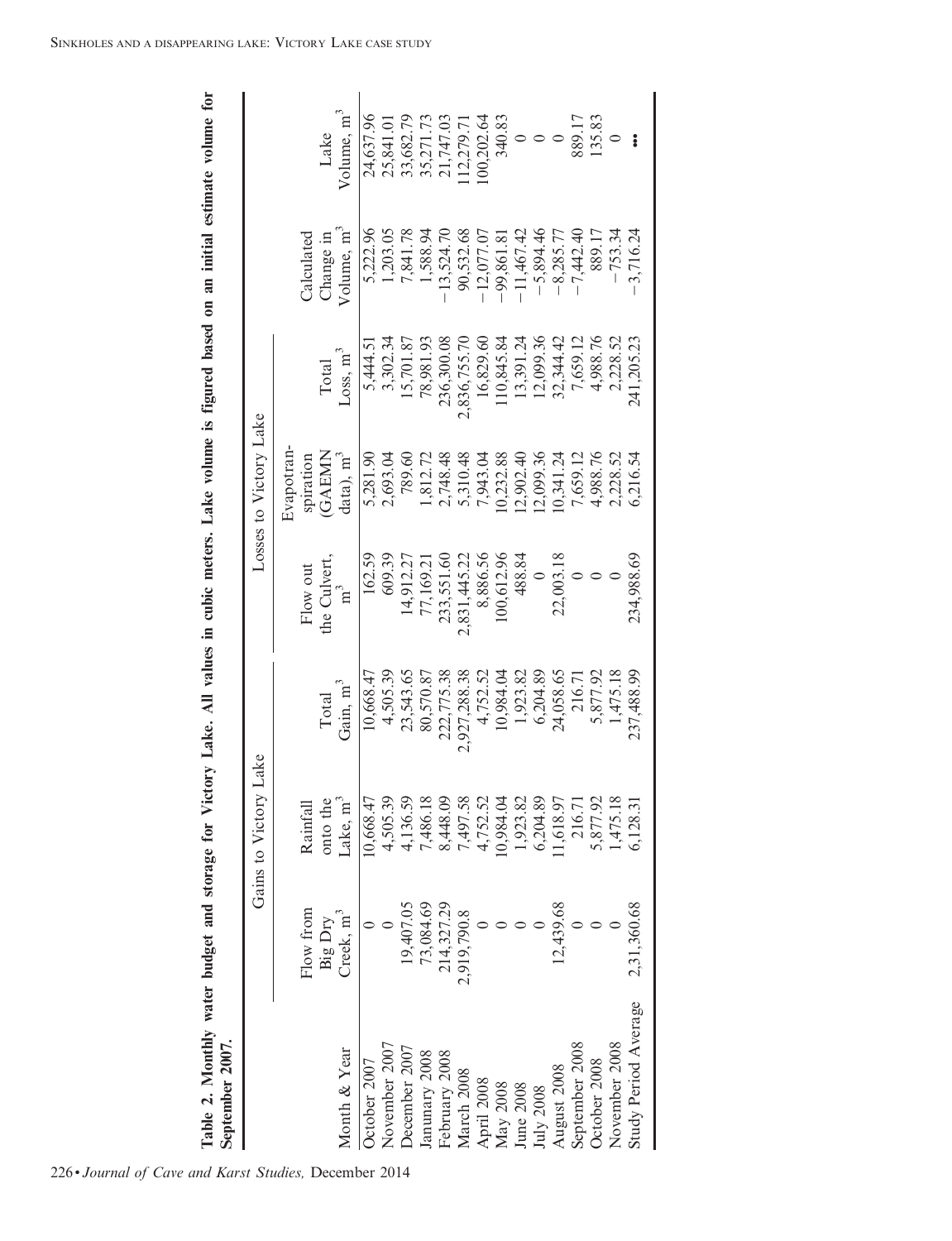and <sup>2</sup>H signatures should be similar. Conversely, if the groundwater and surface water are not connected, the results will be distinctly different. The data shown in Figure 5 indicate that the surface water samples are heavier in  ${}^{18}$ O and  ${}^{2}$ H. This occurs when the surface water samples have undergone evaporation processes that selectively remove the lighter isotopes ( ${}^{16}O$  and  ${}^{1}H$ ), leaving an excess of <sup>18</sup>O and <sup>2</sup>H. The groundwater samples show the opposite signature. The distinct difference in the environmental isotope signatures of groundwater and surface water samples indicate that during our study it is likely that the systems were not connected. In addition, from monitoring wells at the southern end of the lake, we measured changes in the water table weekly. Throughout the study the groundwater table was more than 9 m below the surface. With this evidence we chose to eliminate groundwater inflow from our water budget.

Lake-water seepage into the ground is a challenging parameter to measure. In this study we conducted a Rhodamine WT fluorescent dye-tracer test to check for seepage from surface water to groundwater through a slug injection at the northern end of Victory Lake. During our sampling interval we did not measure any Rhodamine WT in groundwater samples. Next, we considered the very distinct environmental isotope results we retrieved for the groundwater and surface water samples. Moreover, we considered that, prior to human-induced sinkhole formation at the southern end of Victory Lake, the lake basin, which is floored with clay, held water for nearly sixty years. For the purposes of this water budget we eliminated groundwater outflow as a parameter during the duration of the study. Future studies will include geophysical investigation to confirm groundwater flow paths.

The inflow variables measured in this study include inflow from Big Dry Creek draining into Victory Lake and rainfall onto it. This study determined that the stream is ephemeral and only flows after intense rainfall events  $($  > 35 mm) or prolonged rainfall (12 hours or greater). The drainage basin of the primary stream is  $5 \text{ km}^2$ . The area adjacent to the stream just upstream of the lake is a cypress wetland that is usually saturated when we record considerable inflow entering Victory Lake. For the overall water budget of Victory Lake inflow makes up 48% (Fig. 3). However, when looking at monthly percentages rainfall dominated over stream inflow for most months. This discrepancy is explained by looking at the amount of water entering the system. When substantial precipitation events occur, then surface runoff will contribute to the inflow volume of the stream. The stream does not flow at other times. Therefore, the effects of major precipitation events are multiplied by the surface water runoff into by the stream. These jumps in stream inflow volume were seen in December 2007 through March 2008 (Table 2). Moreover, when precipitation events are lesser in duration and intensity, as from April 2008 to July 2008, the stream does not flow.

During the winter and early spring months the outflow leaving through the culvert was the dominant process occurring  $>95\%$  of the time (Fig. 7). As would be expected, the other outflow component, evapotranspiration, became more prominent during spring and summer months (Fig. 7). Since Victory Lake emptied in 1986, the lake basin has not been full for prolonged periods of time. As a result, fast-growing plants and sedimentation have encroached on the basin to infill most portions. This is why we consider evaportranspiration in this study. More influential by volume of total loss than evapotranspiration was the amount of water lost through the culvert at the southern end of the lake basin (49% overall).

## **CONCLUSIONS**

Nature or human-induced hydrologic changes can alter the fundamental character of karst sites. Worldwide, sinkholes have been an increasing problem. For example, a 60 km stretch of land along the Dead Sea coast has seen an increase in new sinkhole formation at the rate of 150 to 200 per year, causing drastic alterations to nearby lakes and groundwater flow paths (Yechieli et al., 2006). Similar challenges have been documented in eastern England and western Greece (Cooper et al., 2013; Deligianni et al., 2013). As seen most recently with the emptying of the lakes at Five Blues Lake National Park, Belize, natural or human-induced hydrologic changes can alter the fundamental character of karst sites (Day and Reynolds, 2012). Similar to Five Blue Lake National Park, Floridian lakes Jackson and Scott have also experienced draining due to sinkhole activity (Penson, 2002; McBride et al., 2011). Various water budgets calculated by USGS investigators in karstic areas, like Florida, have helped researchers to better understand water movement and seasonal variability (Dalton et al., 2004; Spechler, 2010; McBride et al., 2011; Sepúlveda et al., 2012). This case study presents a water budget that combines the approaches used by Dalton et al., Spechler, and McBride et al., but was applied to capture a signature of the Rome Formation limestone aquifer in the Ridge and Valley Province of northwest Georgia.

Victory Lake was once a popular, picturesque meeting place and a focal point for visitors and recreation. Sinkhole collapse at Victory Lake twenty-seven years ago resulted in drastic change to campus aesthetics. The restoration of the lake to its original state is of interest to the faculty, students, and staff. From the data collected and analyzed for this study we believe that restoration of Victory Lake is possible. Since the quarrying operations concluded in 2000 there has not been significant sinkhole formation occurring on campus, and the water table has rebounded. Through the development of this water budget we were able to confirm that the groundwater table has stabilized and that the current basin could hold water well enough to support a lake. There are two main reasons that the overall water budget for the lake showed a loss. Over the past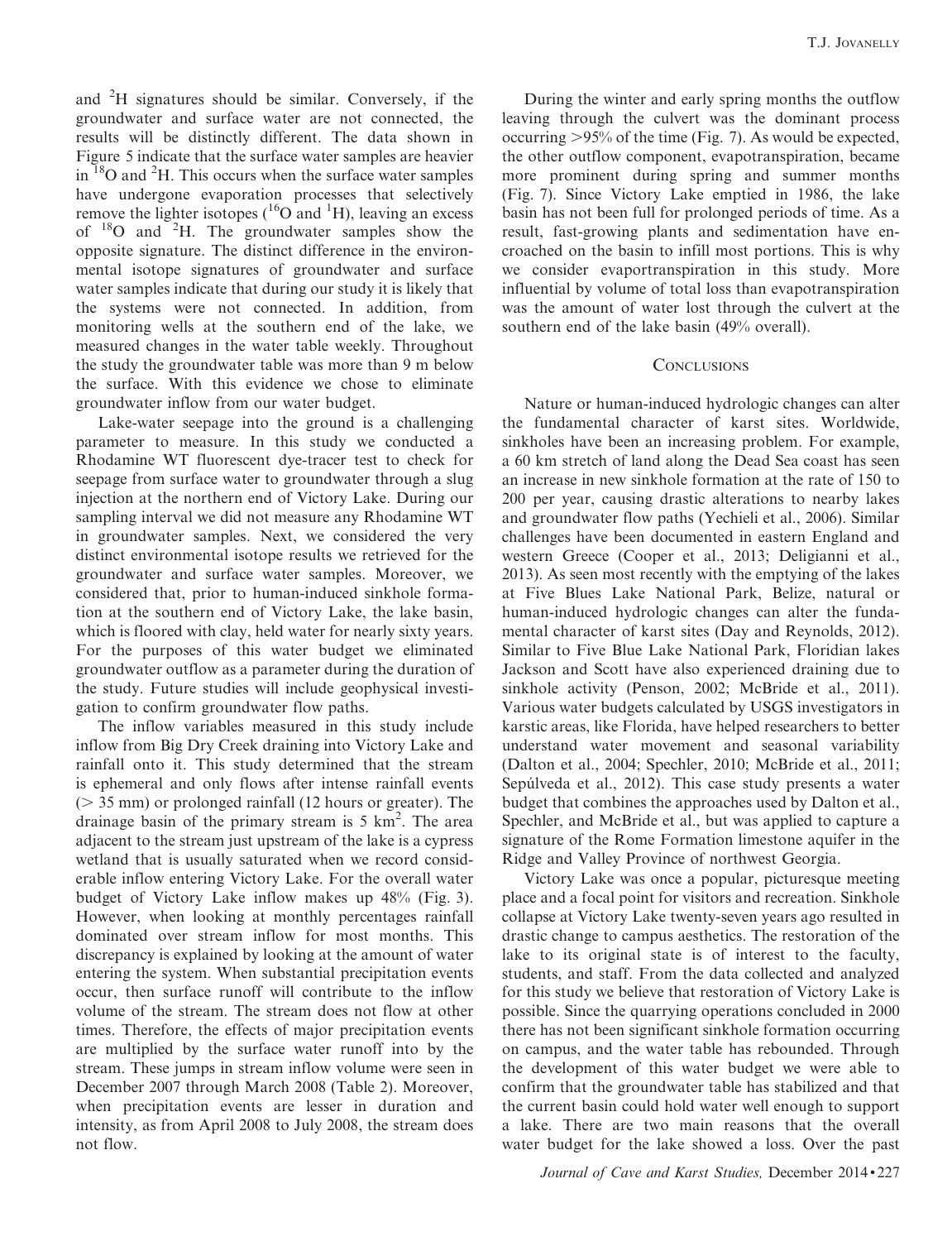twenty-seven years the lake has not been maintained or dredged. Ephemeral inflow from Big Dry Creek has caused sedimentation to occur within the basin, causing it to shallow from 2.5-m deep to less than 1 m. The shallow basin morphology encourages surface water to run off quickly. As seen in Figures 2c and 2d, during the growing seasons of spring and summer evapotranspiration due to plant encroachment into the lake drastically reduces the amount of water left in the basin. However, the author admits that only long-term monitoring and continual data collection would confirm that the lake perennially loses more water than it gains, as this research provides limited data for only one hydrologic year.

The challenge in dealing with situations involving the rapid emptying of karst lakes, as suggested by Day and Reynolds (2012), is that sudden underground drainage is a rare phenomenon. The evidence for success of management and restoration of such landscapes to their original form is inconclusive. Although several creative engineering strategies, such as a clay or synthetic liner and a supplemental water supply, have been suggested to rebuild Victory Lake, it remains difficult to weigh the financial investment against the limited guarantee suggested by karst topography. Moreover, the repercussions of the lake emptying for a second time could be the destabilization of downgradient cover-collapse or cover-subsidence sinkholes on campus. This long-term risk to the human health, building infrastructure, and economic loss should be weighed.

Day and Reynolds (2012) suggest that appropriate management strategies in karst terrains should acknowledge the temporal variability of the hydrologic regime and prepare visitors for an experience falling within a wide spectrum of hydrologic conditions. Perhaps this management strategy should be considered at Victory Lake. The current landscape at Victory Lake lends itself easily to a pleasing wetland environment that hosts varying wildlife seasonally. In addition, the mystic of visiting a ''disappearing lake'' may provide a unique and interesting environmental interpretation of living in a dynamic karst landscape.

#### **ACKNOWLEDGEMENTS**

The author would like to thank the sponsors of the Laura Maddox Smith Environmental Science Grant for providing project funding and NSF grant 0620101 for providing resources and support. Gratitude is extended to the Berry College students who helped in collecting data: Melissa Kemm, Roy Srymanske, Joshua Stevenson, and Lauryn Gilmer.

#### **REFERENCES**

- Anderson, C., 1993, Index and short description of the geologic terms used by the GSS: Bulletin of the Georgia Speleological Survey, v. 25, p. 4–8.
- Aurit, M.D., Peterson, R.O., and Blanford, J.I., 2013, A GIS analysis of the relationship between sinkholes, dry-well complaints and groundwater pumping for frost-freeze protection of winter strawberry

production in Florida: PLoS ONE, v. 8, no. 1, p. 163–167. doi:10. 1371/journal.pone.0053832.

- Benito, G., Pérez del Campo, P., Gutiérrez-Elorza, M., and Sancho, C., 1995, Natural and human-induced sinkholes in gypsum terrain and associated environmental problems in NE Spain: Environmental Geology, v. 25, no. 3, p. 156–164. doi:10.1007/BF00768545.
- Buhlman, K.A., 2001, A biological inventory of eight caves in northwestern Georgia with conservation implications: Journal of Cave and Karst Studies, v. 63, no. 3, p. 91–98.
- Chescheir, G.M., Amatya, D.M., and Skaggs, R.W., 1995, Monitoring the water balance of a natural wetland, in Cambell, K.L., ed., Versatility of Wetlands in the Agricultural Landscape: St. Joseph, Michigan, American Society of Agricultural Engineers, p. 451–462.
- Cooper, A.H., Odling, N.E., Murphy, P.J., Miller, C., Greenwood, C.J., and Brown, D.S., 2013, The role of sulfate-rich springs and groundwater in the formation of sinkholes over gypsum in eastern England, in Land, L., Doctor, D.H., and Stephenson, J.B., eds., Proceedings of the 13th Multidisciplinary Conference on Sinkhole and the Engineering and Environmental Impacts of Karst: Carlsbad, National Cave and Karst Research Institute, Symposium 2, v. 13, p. 141–150.
- Craig, H., 1961, Isotopic variations in meteoric waters: Science, v. 133, p. 1702–1703. doi:10.1126/science.133.3465.1702.
- Craig, H., and Gordon, L.I., 1965, Deuterium and oxygen 18 variations in the ocean and marine atmosphere, in Tingiorgi, E., ed., Stable Isotopes in Oceanographic Studies and Paleotemperatures: Pisa, Laboratorio de Geologia Nucleare, p. 9–130.
- Dalton, M.S., Aulenbach, B.T., and Torak, L.J., 2004, Ground-Water and Surface-Water Flow and Estimated Water Budget of Lake Seminole, Southwestern Georgia, and Northwestern Florida: U.S. Geological Survey, Scientific Investigations Report 2004-5073, 49 p.
- Day, M., and Reynolds, B., 2012, Five Blues Lake National Park, Belize: A cautionary management tale: Journal of Cave and Karst Studies, v. 74, no. 2, p. 213–220. doi:10.4311/2011JCKS0203.
- Deevey, S.E., Jr., 1988, Estimation of downward leakage from Florida lakes: Limnology and Oceanography, v. 33, no. 6, p. 1308–1320.
- Deligianni, M.G., Veni, G., and Pavlopoulos, K., 2013, Land use and limitations in the sinkhole and polje karst of the Ksiromero Region, Western Greece: Carbonates and Evaporites, v. 28, no. 1–2, p. 167– 173. doi:10.1007/s13146-013-0133-x.
- Fidelibus, M.D., Gutiérrez, F., and Spilotro, G., 2011, Human-induced hydrogeological changes and sinkholes in the coastal gypsum karst of Lesina Marina area (Foggia Province, Italy): Engineering Geology, v. 118, no. 1–2, p. 1–19. doi:10.1016/j.enggeo.2010.12.003.
- Florea, L.J., Budd, D., and Brinkmann, R., 2009, Caves and karst of West-Central Florida, in Palmer, A.N., and Palmer, M.V., eds., Caves and Karst of the USA; Huntsville, National Speleological Society, p. 189–196.
- Hamilton-Smith, E., 2006, Spatial planning and protection measure for karst areas: Acta Carsologica, v. 35, no. 2, p. 5–11.
- Healy, R.W., Winter, T.C., LaBaugh, J.W., and Franke, O.L., 2007, Water Budgets: Foundations for Effective Water-Resources and Environmental Management: US Geological Survey, Circular 1308, 90 p.
- Hebbert, R.H.B., and Smith, R.E., 1990, Hillslope parameter estimation using the inverse procedure: Journal of Hydrology, v. 119, p. 307–334. doi:10.1016/0022-1694(90)90049-4.
- Horvat, B., and Rubinic, J., 2006, Annual runoff estimation—an example of karstic aquifers in the transboundary region of Croatia and Slovenia: Hydrological Sciences Journal, v. 51, no. 2, p. 314–324. doi:10.1623/hysj.51.2.314.
- Hubbard, D.A., Jr., 1988, Selected Karst Features of the Central Valley and Ridge Province: Virginia Division of Mineral Resources, Publication 83, 1:250,000 scale map with text.
- Jenkins, M., 2009, Deep southern caves: National Geographic Magazine, June, 2009, p. 124–141.
- Krabbenhoft, D.P., Anderson, M.P., and Bowser, C.J., 1990a, Estimating groundwater exchange with lakes: 2. Calibration of a three-dimensional, colute transport model to a stable isotope plume: Water Resources Research, v. 26, p. 2455–2462. doi:10.1029/WR026i010p02455.
- Krabbenhoft, D.P., Bowser, C.J., Anderson, M.P., and Valley, J.W., 1990b, Estimating groundwater exchange with lakes: 1. The stable isotope mass balance method: Water Resources Research, v. 26, p. 2445–2453. doi:10.1029/WR026i010p02445.